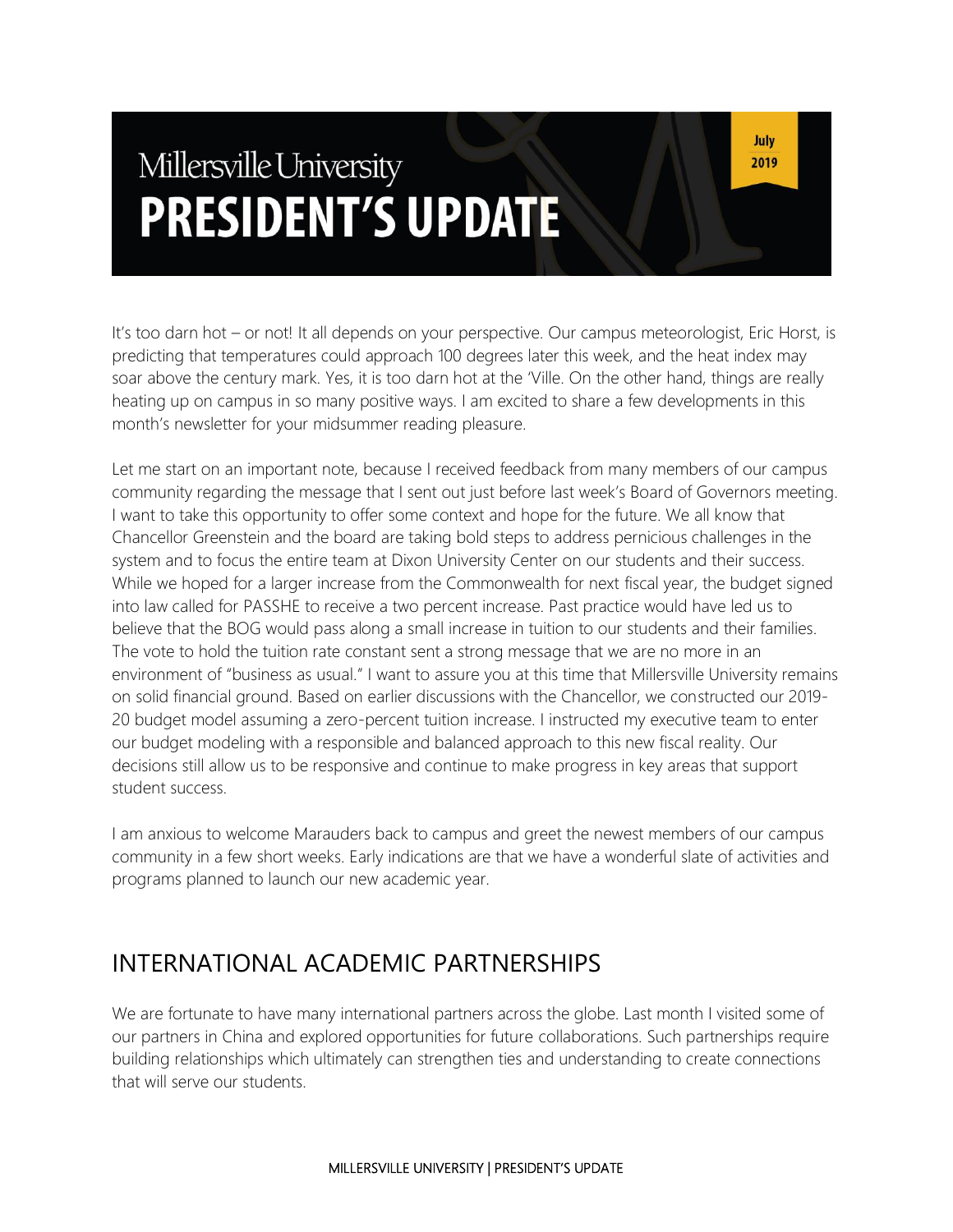One of the universities I visited was Chongqing Normal University, a consortium partner through the AASCU-sponsored [Cooperation on Higher Education and Professional Development \(CHEPD\)](https://www.millersville.edu/internationalprograms/international-partnerships/chepd-1-2-1-program.php) program. The title of my presentation at the conference was "Promoting Programs in Music and Fine Arts: A Language Embracing All Languages," and I participated in the graduation ceremony for three Millersville's dual degree students through the CHEPD Program. For those of you who follow me on social media, we have some photos posted online.

Some of our newest partners in China are Zhejiang Normal University, Northeast Agricultural University and Guizhou University. For a full list of our international partners, visit the [https://www.millersville.edu/internationalprograms/international-partnerships/international](https://www.millersville.edu/internationalprograms/international-partnerships/international-partners.php)[partners.php.](https://www.millersville.edu/internationalprograms/international-partnerships/international-partners.php)

Last spring, we signed and MOU with Academic City College located in Ghana. This partnership allows us to work together on a variety of programs. Millersville students and faculty will be able to participate in study abroad programs and it also provides transfer and graduate opportunities for students from Academic City College.

Visiting our partners to make sure students and scholars know they are welcome at Millersville is necessary for building these relationships. It is also important for U.S. universities to continually advocate for our international interests and the importance of global studies. We're fortunate to have an international service office that helps international students and scholars to get the most from their experience at the 'Ville.

# DOMESTIC ACADEMIC PARTNERSHIPS

In a recent Op-Ed for LNP, I wrote about the importance of higher education institutions partnering with businesses and the local community. Similarly, it is important for us to collaborate with other higher education institutions to provide access and opportunities for all students.

During the spring semester, we signed partnerships with Thaddeus Stevens College of Science & Technology and the Edward Via College of Osteopathic Medicine in Virginia.

By collaborating with Thaddeus Stevens, we created an opportunity for their business administration students pursuing an associate degree to transfer credits easily into our new online business administration bachelor's degree program. Through our newly established College of Business, they will be able to further their education while balancing a job in the workforce.

And, for graduates of Millersville University looking to enter the field of medicine, we signed an agreement with the Edward Via College of Osteopathic Medicine for a "Guaranteed Admissions Interview Program." Qualified MU students will have an advantage for admission into medical school through this agreement. This is a collaboration I am especially proud of, because only 4.5% of applicants are accepted into their program.

#### MILLERSVILLE UNIVERSITY | PRESIDENT'S UPDATE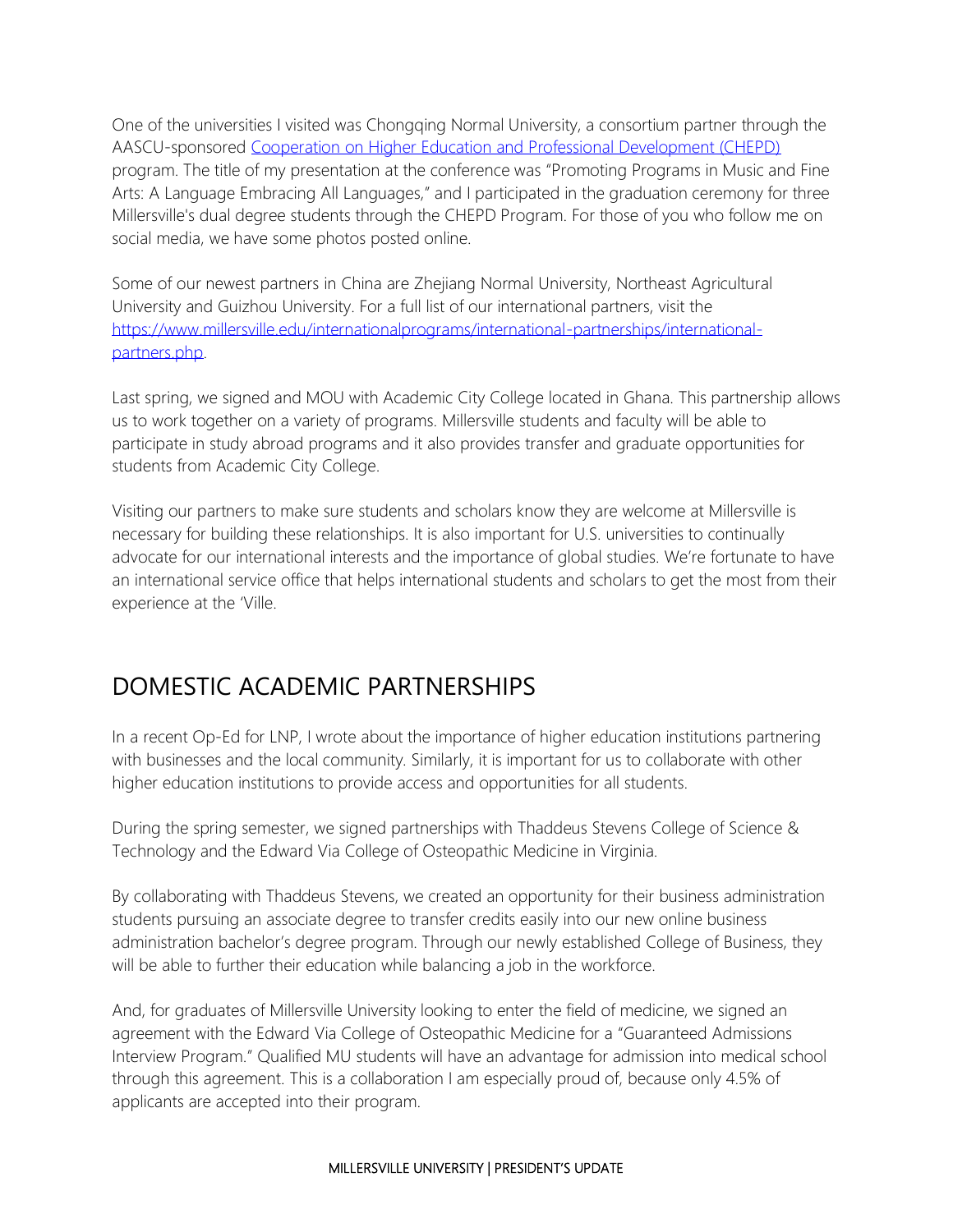# EUROFINS: A GOOD COMMUNITY PARTNER

Eurofins Scientific is an international life sciences company that provides a unique range of analytical testing services to clients across multiple industries. We are fortunate to have one of their locations, the Eurofins Lancaster Laboratories Environmental, LLC, in Lancaster County. In addition to being a great company and regional partner, they also employ more than 100 Millersville University alums. The MU Alumni Association partnered with Eurofins this spring to hold a mid-week lunch for our Marauder alums.

Our faculty have done a great job partnering with Eurofins to provide our students with internships across several discipnies and several interns transitioned to full-time employees upon their graduation from MU. One of our Council of Trustee members, Holly Trego '98, was introduced to Eurofins as an intern. She worked her way up and now, after 23 years with the company, she is their manager for IT Solutions. She told me that as a computer science student at Millersville she had access to equipment that helped prepare her for the business world.

Catherine Bachman is one of our alums from 2011 and is currently a Senior Specialist at Eurofins. She says that the people she has hired and worked with from Millersville "have been on top of their game."

Kenneth Bell '97 is the Principal Chemist Group Leader, Eurofins. He started as a technician there, but decided he wanted to further his education and studies chemistry at Millersville.

[Experiential Learning and Career Management](https://www.millersville.edu/elcm/index.php) does a great job of connecting our students and alumni with employers. Using ELCM's [Career Connection](https://www.millersville.edu/elcm/career-connection/employers.php) platform, employers have the ability to post internships, part- and full-time employment opportunities.

# PRESIDENT'S LEADERSHIP INSTITUTE

As stated above, there is no doubt that our higher education environment in Pennsylvania and across the nation is more complex and demanding than ever. The need for committed and quality leadership is crucial at all levels of the institution to advance our mission and live our core values.

To encourage the next generation of campus leaders who are grounded in our EPPICC values, I announce with much pleasure the creation of Millersville University's President's Leadership Institute (PLI) effective August 1.

Designed exclusively for 'Ville faculty and staff, the PLI's goal is to develop and encourage emerging leaders at the University and build a deep pool of future faculty and staff leaders who will assist in propelling our institution to the next level.

#### MILLERSVILLE UNIVERSITY | PRESIDENT'S UPDATE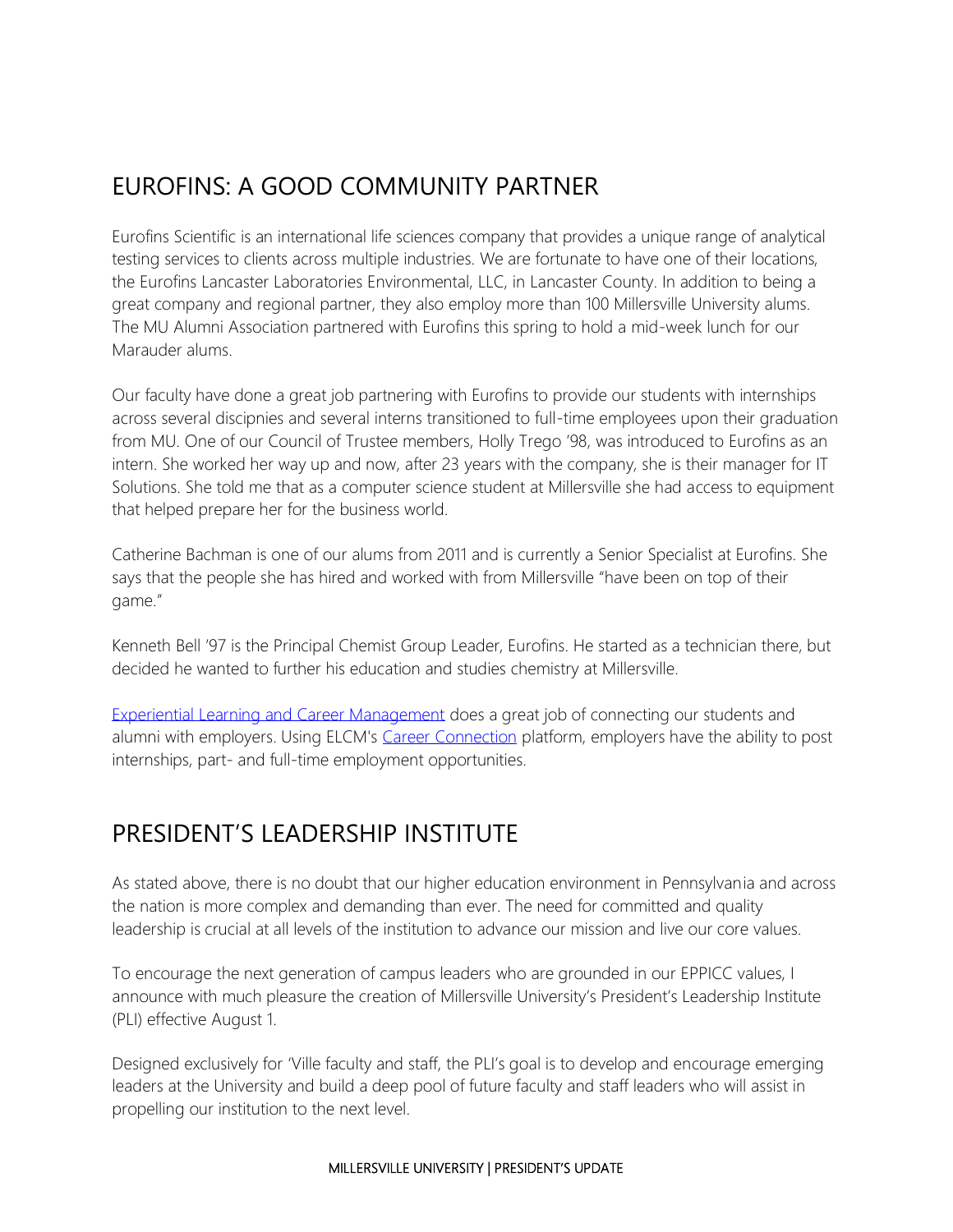The President's Leadership Institute will use a variety of learning experiences, including:

- Monthly discussions with our senior leadership team on current issues, internal operations and leadership themes,
- Interactive presentations by leaders to understand different types and styles of leadership,
- Field excursions to learn from our business and government partners,
- Opportunities to interact with key stakeholders and hear how they influence the university and
- Team projects to allow participants to dive deeper into an area of interest.

I will share more about the inaugural PLI class during my September update to the campus community.

## PREPARING FOR 2025

Preparations for our next strategic plan that will guide us from 2020-2025 are underway, so we will be ready to engage the All University Council (AUC) as soon as classes start in the fall. The phase teams, which are being formulated this summer, will have specific assignments to focus on. There will be a mission team, vision team, strategic issues team, goals/objectives team and a strategies team.

I am pleased that we have faculty and staff from across many divisions who will serve on the AUC. Heather Keck, our retail and technical services manager in University Dining and Conference Services says she's excited to serve because it gives her the opportunity to share ideas and to discuss issues with the members of the Council. I agree with Heather when she said having diverse representation will encourage creative thinking.

William "Anthony" Hoopes, our refrigeration mechanic in Maintenance Operations, volunteered to be on the AUC. After three years of "9-5," he is interested in getting to know the processes of Millersville a bit more in-depth. He says he will bring his "behind-the-scenes" knowledge of being out and about around campus and interacting with faculty and students on a non-academic basis.

We are so pleased to have folks like Heather and Anthony on the AUC. In addition to their contribution to discussions, I am sure they will get a better understanding of issues across the campus, as well as the opportunity to meet and work with faculty and staff from across the campus. I think Anthony summed up my expectations for the AUC when he said, "It's like we are one family, where one department or one person isn't more important than the other, everyone's opinion matters."

## PARKING SPACES ON CAMPUS